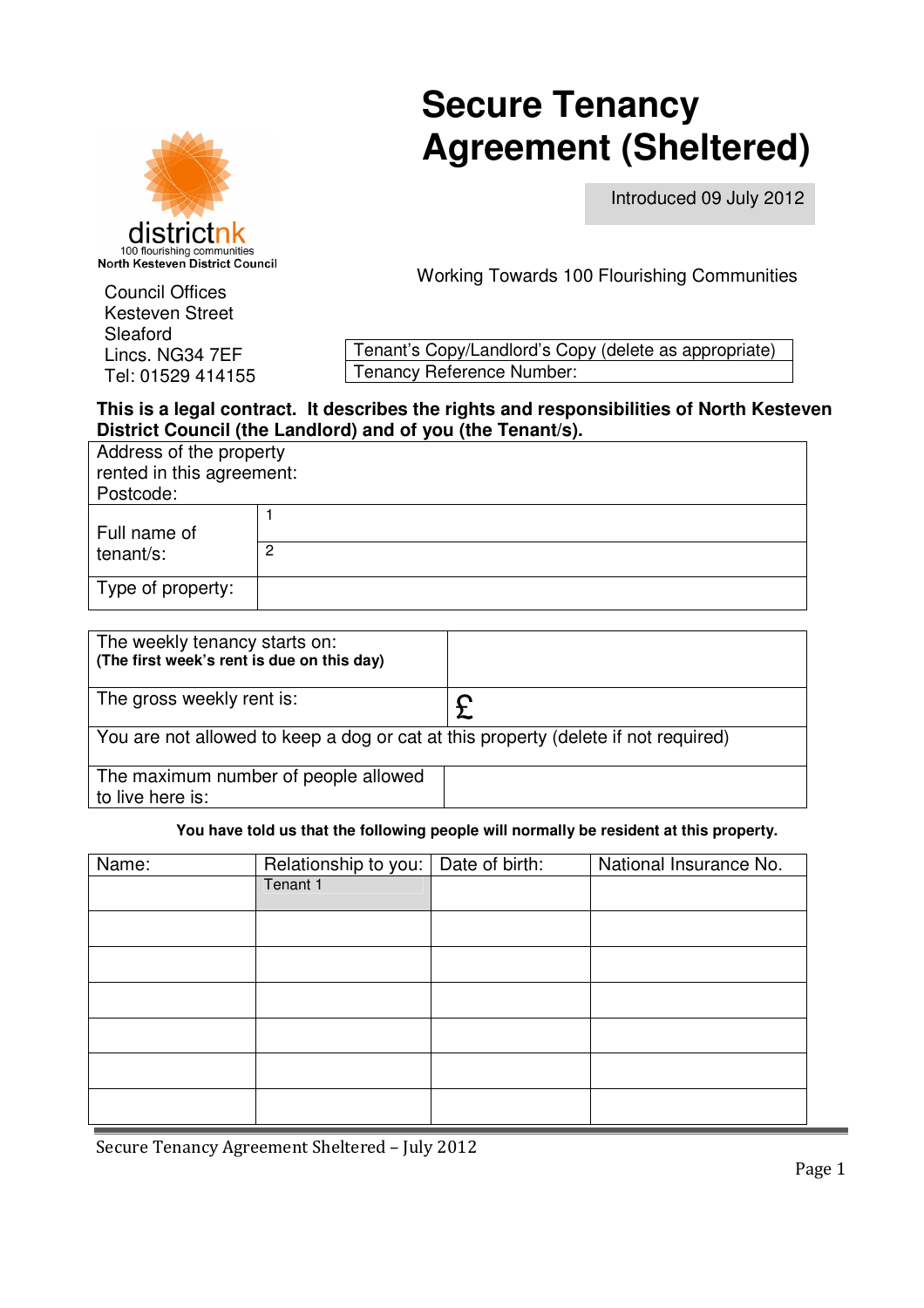# **Contents**

# **Secure Tenancy Agreement**

| <b>Contents</b> |                                               | Page Number(s) |
|-----------------|-----------------------------------------------|----------------|
| 1               | <b>Definitions</b>                            | 3              |
| $\mathbf 2$     | <b>Introduction To Your Tenancy Agreement</b> | 4              |
| 3               | <b>Your Rent</b>                              | 5              |
| 4               | <b>Repairs and Improvements</b>               | $6 - 8$        |
| 5               | <b>Living In Your Home</b>                    | $9 - 10$       |
| 6               | <b>Responsibilities Towards The Community</b> | $11 - 14$      |
| 7               | <b>Ending Your Tenancy</b>                    | $15 - 16$      |
| 8               | <b>Your Rights and Responsibilities</b>       | 17             |
| 9               | <b>Letters and Notices</b>                    | 18             |
| 10              | <b>Information and Consultation</b>           | 19             |
| 11              | <b>Complaints</b>                             | 20             |
| 12              | <b>Declaration</b>                            | 20             |

**We are committed to ensuring that everyone has fair and equal access to our services regardless of their race, gender, ethnicity, sexual orientation, religion of belief, nationality, age, marital status or disability.**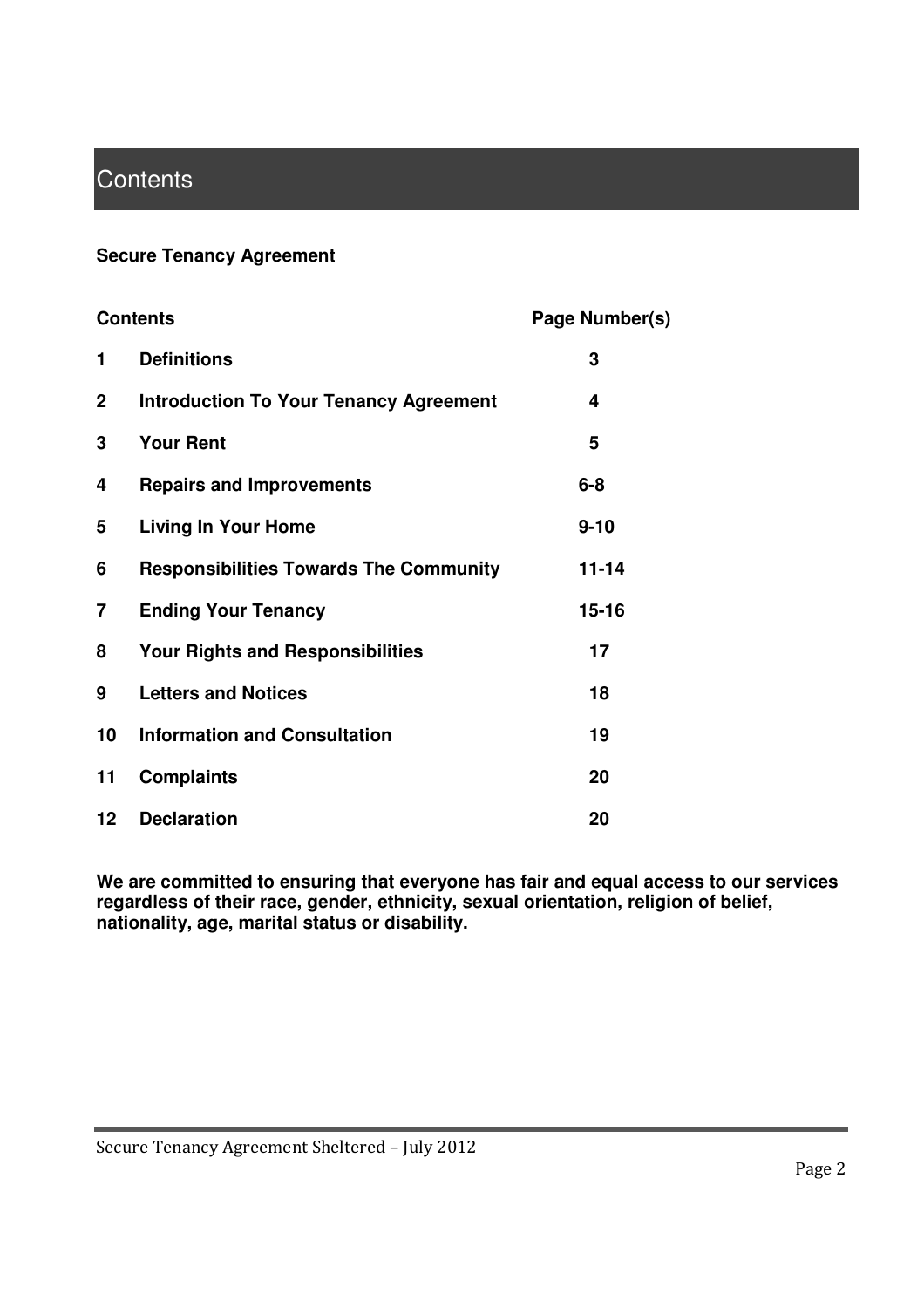# **Section 1 Definitions**

## **1. Definitions of Terms Used In This Agreement**

#### **Agreement in writing**

A letter from us giving you permission to do certain things.

#### **Assign**

To legally transfer the whole or part of your tenancy to another person.

#### **Divorce, Nullity of Marriage**

Ways of ending a marriage through court proceedings.

## **Exchange**

To swap your secure tenancy with a tenant of another local authority or a housing association.

#### **Garden**

Any land you rent with the property including lawns, hedges, flower beds, trees, shrubs, outside walls and fences.

#### **Home, Property**

The property you live in (shown in this agreement), including any garden and outbuildings

#### **Improvement**

Any alterations or addition to the property intended to improve the property.

#### **Injunction**

A court order, which can legally require you to do something, or not to do something.

#### **Judicial Separation**

A form of legal separation of partners in a marriage.

## **Lodger**

A person who pays you money to let them live with you in the property, but does not have an exclusive right to any part of the property. They will get sort of service such as cooking and cleaning.

#### **Landlord, We, Our, Us, The Council**

North Kesteven District Council and/or the Council's officers and agents.

#### **Neighbours**

Your neighbours include everyone living in the locality, including people who own their own homes and housing association tenants.

#### **Partner**

A husband, wife or civil partner or someone who lives with you as husband or wife or as if they were a civil partner.

#### **Reasonable Time**

This means between 8am and 7pm when we may contact you.

#### **Relative**

Parents, children, grandparents, brothers, sisters, uncles, aunts, nephews, nieces, steprelatives.

#### **Shared Areas**

The parts of the building, which all tenants can use. For example, halls, stairways, entrances, landings, shared gardens, lawns and landscaped areas.

#### **Sub-let**

Sub-letting means that someone pays you rent to have exclusive right to part of your home. They will usually do their own cooking and cleaning. You cannot sub-let the whole of your property.

#### **Tenant, You, Your**

The secure tenant or joint tenant(s) or North Kesteven District Council.

#### **Transfer**

A move by an existing North Kesteven District Council tenant from one North Kesteven District Council property to another North Kesteven District Council property.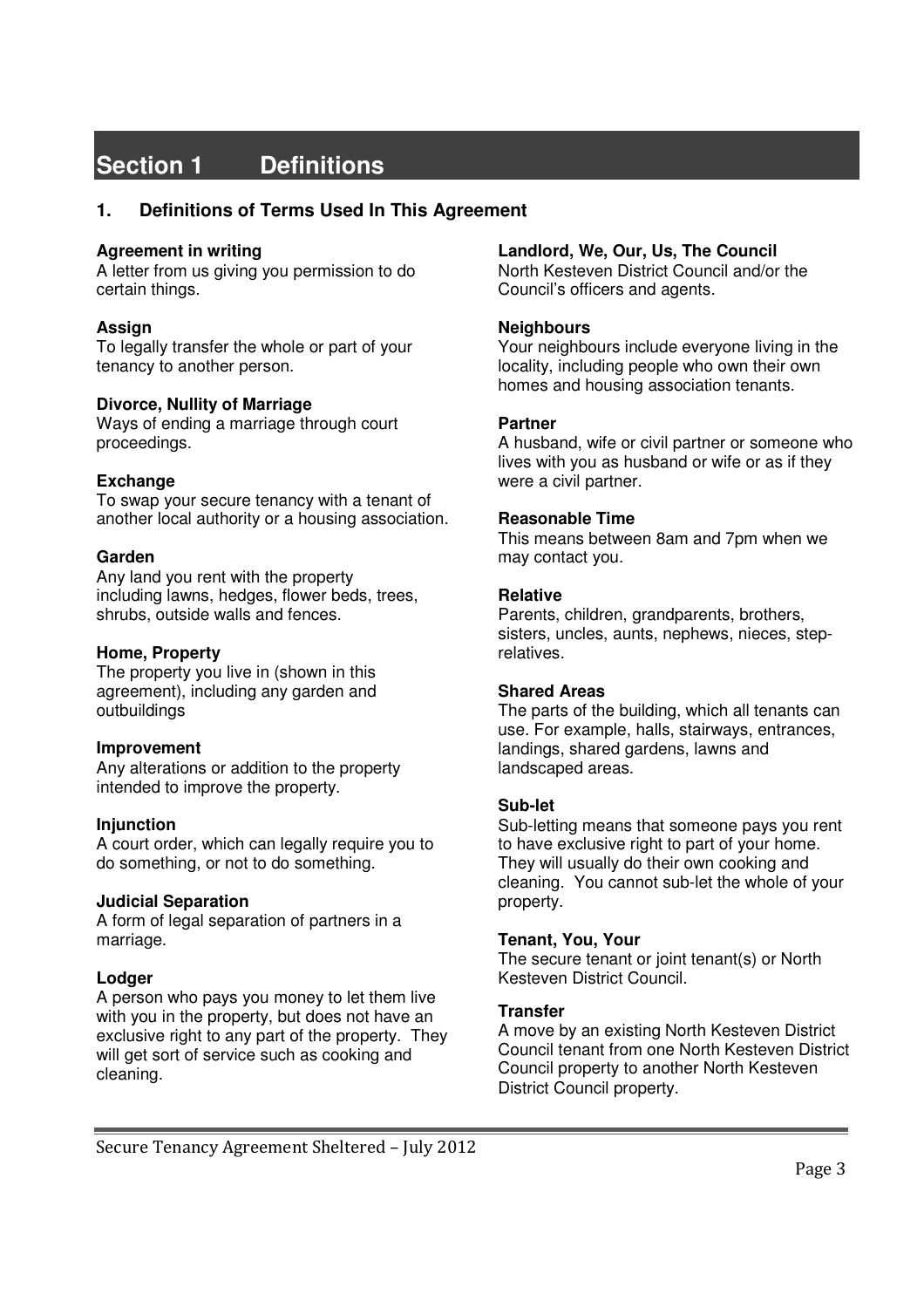# **Section 2 Introduction to Your Tenancy Agreement**

**This agreement is a legal contract. It sets out the rights and responsibilities of North Kesteven District Council (the Landlord) and of you (the Tenant/s). By signing the agreement you agree to accept the terms and conditions.** 

- 2.1 Your tenancy agreement is a set of written rules to which everyone must adhere. Its main aim is to ensure a good relationship between you, the Council and your neighbours. It is the most important document relating to your tenancy. You should read it carefully, and make sure you understand it, before accepting this tenancy.
- 2.2 This agreement makes you a secure tenant provided that you occupy the property as your only or principal home or, where the tenancy is a joint tenancy, at least one of the joint tenants occupies the property as their only or principal home. While this tenancy remains secure we cannot take back your home and end your tenancy, or move you to another home without first getting a Possession Order from the County Court.

**This agreement gives you the right to live in the property. We will not interfere with this right unless any of the following apply:** 

- 2.2.1 **You break any of the conditions in this agreement. If you do, we will take legal action to force you to meet the conditions, or we will ask the court for permission to evict you.** For example, not paying the rent, causing a nuisance, harassment or damaging the property, use of violence, including domestic violence.
- 2.2.2 **We built or adapted the property for a person with physical disabilities and:**  you no longer need that type of property and we need it for someone with physical disabilities.
- 2.2.3 **We need to carry out redevelopment or major repairs to the property which we cannot do unless you move out.** You may have to move out of your home temporarily or permanently to allow substantial emergency repair works, or modernisation, or redevelopment works. You will be offered a suitable alternative home or temporary accommodation, and you will normally be entitled to help with moving and/or compensation payments.
- 2.2.4 **You find another home and stop using the property as your main home.**

## 2.2.5 **There is any other reason under the Housing Act 1985, the Housing Act 1996 or any future law.**

- 2.3 If you have a joint tenancy, each of you will have equal rights over the tenancy and each will be responsible for meeting the obligations of the tenancy, including paying the rent. This means that if one joint tenant does not pay we can take action against all joint tenants.
- 2.4 If you apply for, and are eligible for, support under the Supporting People Scheme we will ask you to agree to a variation of this Tenancy Agreement as a condition of receiving support. We will provide you with full written details of the changes we want to make and the reason for, and effect of, those changes.

Secure Tenancy Agreement Sheltered – July 2012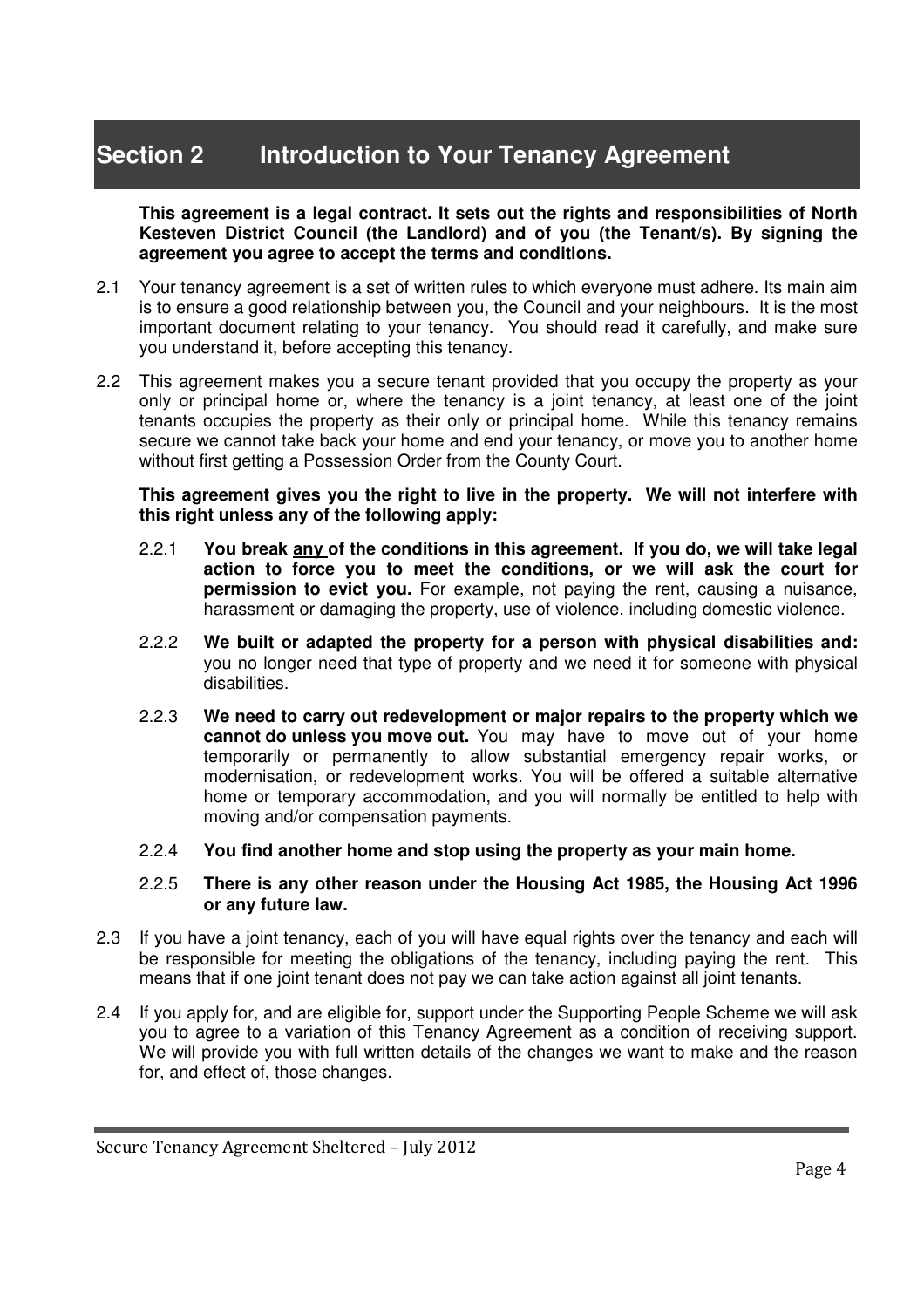- 2.4.1 You will be required to participate in an individual assessment of your needs and in planning the service best suited to your needs.
- 2.4.2 You must pay any Support Charges relating to Support Services provided to you, and any Facilities charge in relation to Facilities provided to you.
- 2.4.3 You may be entitled to a grant from the Supporting People Scheme or other similar schemes. We will help you with any claim that you may be entitled to make, provided that you help us by giving us any information that we may ask for, including financial details.
- 2.5 If you are receiving Housing Benefit to help you with your rent, there are some charges, such as heating and hot water, provided to individual accommodation by communal heating systems which Housing Benefit will nto pay. You will be responsible for paying these charges to the Council.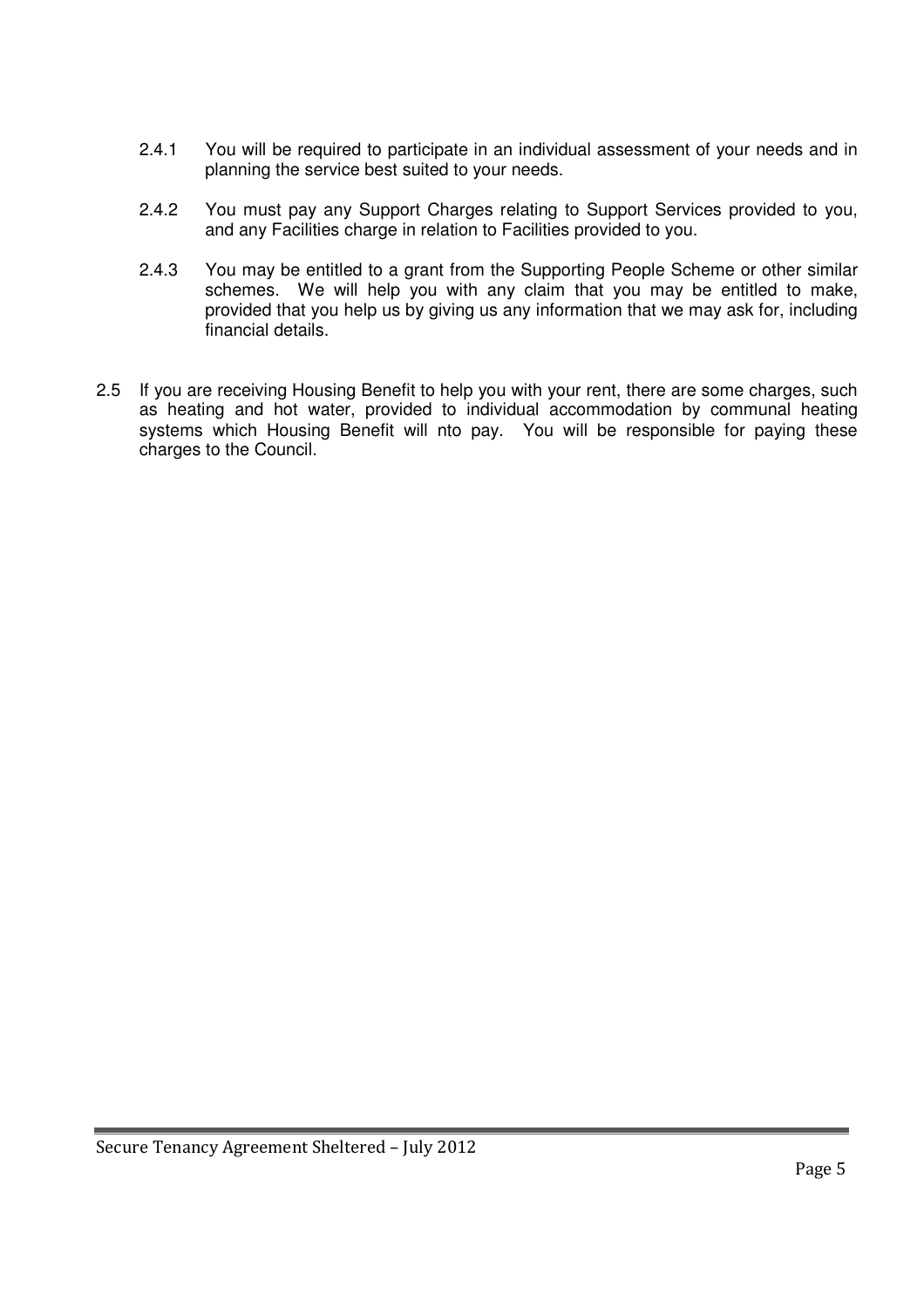# **Section 3 Your Rent**

- 3.1 **You are responsible for ensuring the rent is paid for your home. You may be entitled to Housing Benefit but it is your responsibility to make a claim and to provide any information that the Housing Benefits Section needs to calculate your claim.**
- 3.2 The full rent shown in the agreement is payable and is due on the Monday of each week. If you choose to make payments that are not made weekly on the day they are due, for example monthly or fortnightly payments, these must be made in advance and this includes payments that are made through the bank.
- 3.3 The rental charge on your home is shown on your rent statement. This will be sent to you quarterly. If you are charged an amount for additional services, these will be shown separately.
- 3.4 Your rent only includes charges that are specifically shown on your rent statement. You are responsible for paying other costs yourself. These other costs include, but are not limited to, Gas, Electricity, Water and Sewerage, Oil, Council Tax, Telephone and other service charges.
- 3.5 We insure the building and the permanent fittings. The cost of this is included in the rent. This does not include your contents. You are recommended to insure your belongings.
- 3.6 There are four 'non-collection weeks' during each year. We will confirm these weeks to you each year.
- 3.7 Tenants with rent owing (arrears) must continue to pay during the 'non collection weeks' and will be responsible for ensuring that payment reaches us on time.
- 3.8 If your tenancy starts in a 'non-collection week' we will tell you when you must start to pay rent.
- 3.9 If your tenancy ends during a 'non-collection week' you will not be entitled to any refund of rent you have already paid.
- 3.10 If you do not ensure your rent is paid we can apply to the County Court for a Possession Order to evict you from your home.
- 3.11 All joint tenants are responsible for the rent, and any rent arrears. We will not divide these up unless this is part of a court order – for example, as part of a divorce or separation.
- 3.12 Rents are normally reviewed every 12 months. This usually takes effect on the first Monday in April. We will give you at least four weeks' notice of any change. If you do not wish to pay the changed rent, you can end your tenancy.

Secure Tenancy Agreement Sheltered – July 2012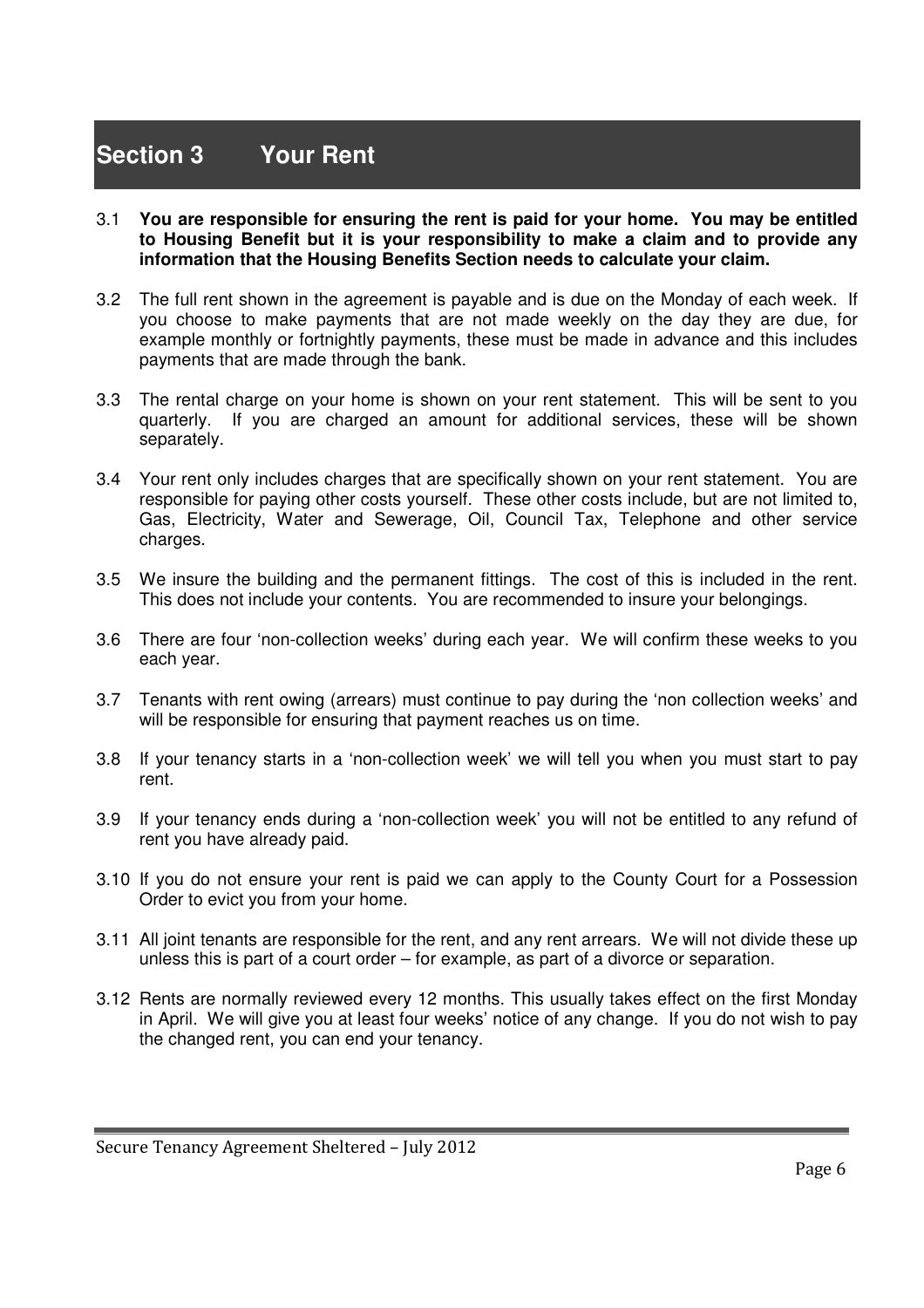# **Section 4 Repairs and Improvements**

## **Council's Responsibilities**

- 4.1 We must keep your home in good condition and external decoration. We are responsible for maintaining the structure and exterior of the property in good repair. This includes the following:
	- 4.1.1 Outside your home:
		- The roof, foundations, outside walls, outside doors;
		- Drains, gutters and external pipes;
		- External doors, external door frames, window sills, window catches, sash cords, glazing putties, window frames – including necessary painting and decoration;
		- Pathways, steps leading to entrances to the building;
		- Chimneys and chimney stacks (but not including sweeping);
		- Boundary fencing (if installed by us);
		- Installations for rubbish disposal; and
		- Sheds rented from the Council. Sheds will only be replaced at the discretion of the Council.
- 4.1.2 Inside your home:
	- The plumbing system, including pipe-work, tanks, stopcocks, taps, cisterns and toilets, basins and baths;
	- Skirting boards, doors and door-frames, hinges, locks, door jambs, thresholds, letter boxes, and door handles;
	- Floors (but not floor coverings), internal walls and ceilings (but not including painting and decoration);
	- Council installed kitchen fittings;
	- Heating equipment and water heating equipment (for example, boilers, radiators and storage heaters);
	- Fireplaces and fitted fires:
	- Electrical wiring, plug sockets, light fittings and switches but NOT, except as stated above, fittings and appliances for making use of such supplies. (Cookers in Group Dwelling Schemes, and light bulbs in common parts are the Council's responsibility);
	- Gas pipe-work
- 4.1.3 Communal parts of blocks of flats or houses such as the following:
	- Corridors, common stairways, halls and entrances (including necessary painting and decoration), entry-phones, and stairways lighting;
	- Communal areas and open spaces owned by the Council as landlord; and
	- Other facilities which may be provided for the convenience of tenants, such as play areas, laundries and drying areas.
- 4.2 We will paint the outside of your home at regular intervals.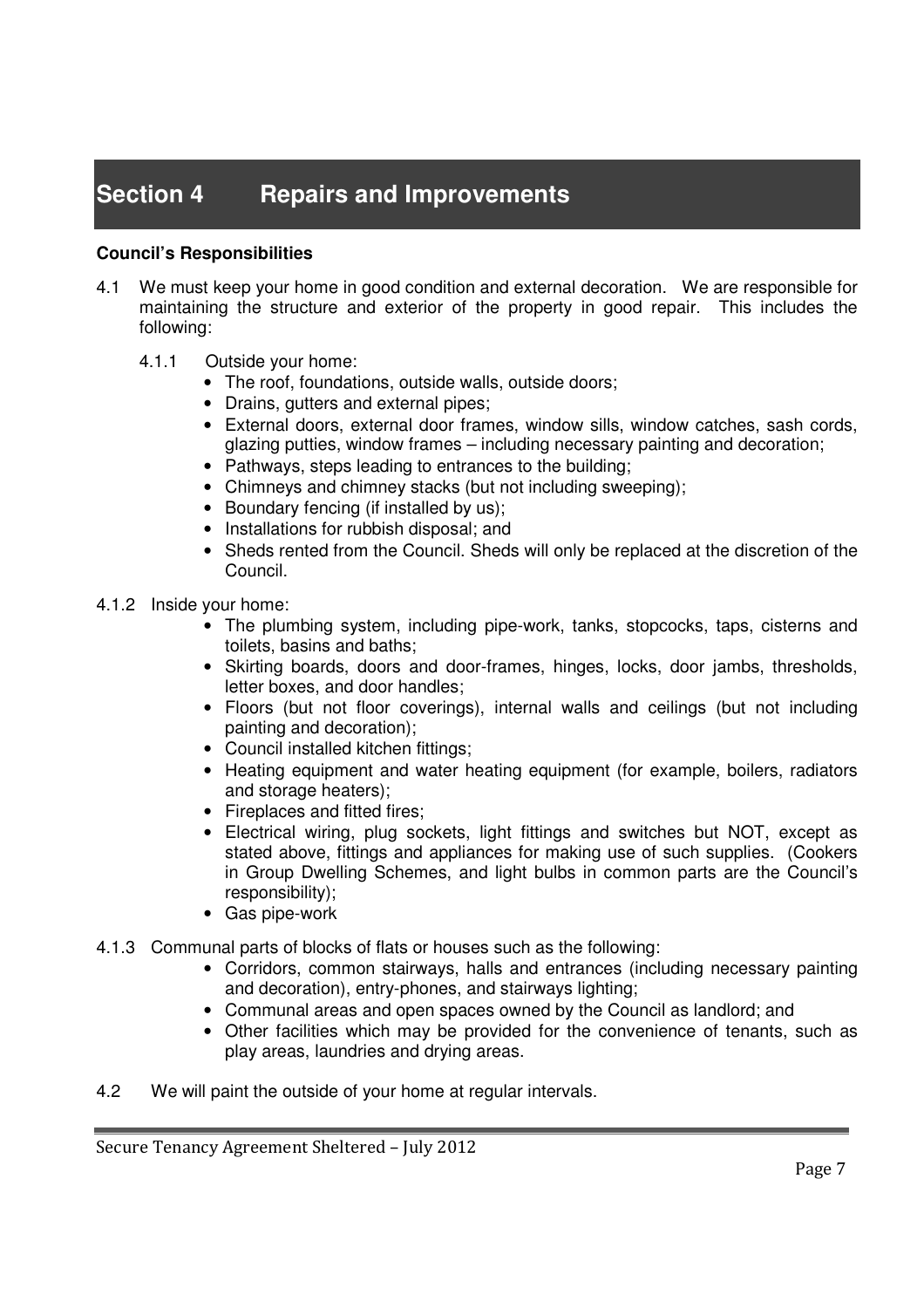- 4.3 We will clean out gutters, at the Council's discretion.
- 4.4 We will do repairs in a reasonable time.
- 4.5 We will give you or send you written confirmation of your request for a repair
- 4.6 We will clear up after a repair. We will leave the decoration as close as possible to how it was before the work was done.

## **Tenants' Rights**

- 4.7 The following rights apply if you continue to be a secure tenant.
	- 4.7.1 You have the right to get repairs done on time.
	- 4.7.2 You have the right to put in your own improvements such as central heating, a shower or a gas fire – and to decorate the outside of the property. But you must get our agreement in writing before doing any work like this. We will not refuse permission unless there is a good reason. For some improvements you may also need planning permission and building regulation approval. We may insist on certain conditions before giving you permission.
- 4.8 If you make an improvement you can ask us to repair and maintain it for you. If we agree to do this, we may increase your rent to cover the extra costs of repair and maintenance. Ask us for more information.

- 4.9 You must report any faults or damage affecting the property as soon as reasonably practical. Details of how to report repairs are given in your Tenants' Handbook. You must tell the Council as soon as reasonably practicable if someone (for example, Anglian Water) wants to dig up the garden or land around the Property. Except in the case of an emergency, you must not give agreement to this without having first obtained the Council's agreement in writing.
- 4.10 You must pay for the repair or replacement of any items of Council property which you, your family or visitors have damaged – if that damage was caused either deliberately or by neglect, for example smashed windows, or broken doors, or damage caused by not reporting a leaking pipe. The cost may be changed on top of your rent.
- 4.11 You must allow Council workers, or people sent by the Council, into your home to inspect and carry out repairs and improvements, at reasonable times, after receiving written notice from us, or verbal notice in the case of emergencies. You agree that we may break into the property in case of emergency. In emergencies we will need access immediately. If you do not let us in, you could be putting yourselves and your neighbours at risk. In these circumstances we can take legal action to enter your home. You may have to pay the costs and you may be prosecuted for obstruction.

Secure Tenancy Agreement Sheltered – July 2012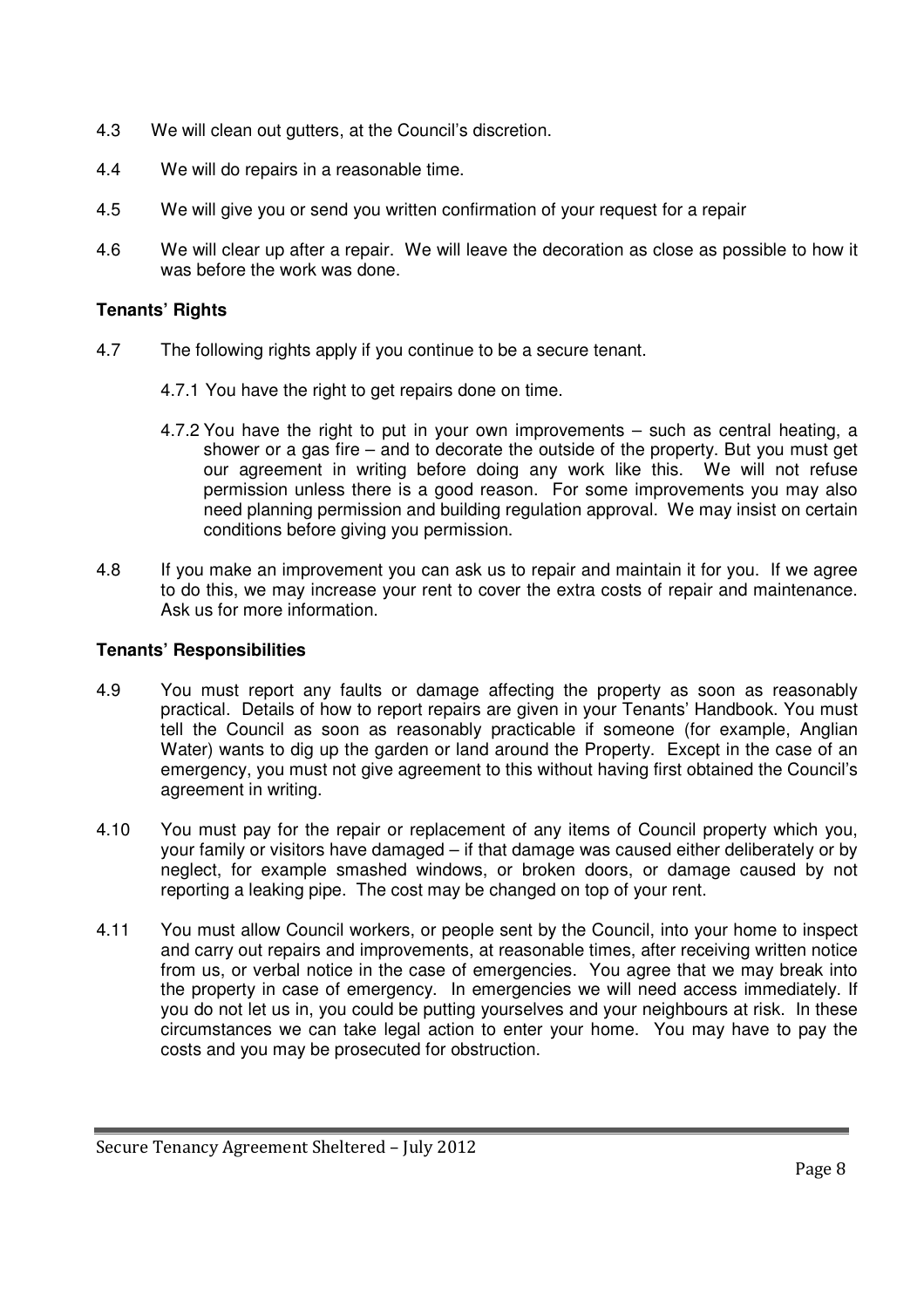- 4.12 We have a legal duty to maintain or service some equipment in your home, for example under the Gas Safety Regulations. You must allow Council workers, or people sent by the Council, into your home to carry out this work, at reasonable times after receiving written notice from us, or verbal notice in the case of emergencies, when we will need access immediately. If you do not let us in you could be putting yourselves and your neighbours at risk. In these circumstances we can take legal action to enter your home. You may have to pay the costs and you may be prosecuted for obstruction. The person who calls at your home will show you their official identification.
- 4.13 You are responsible for decorating inside your home and keeping it clean.
- 4.14 You are responsible for repairing and maintaining your own equipment such as cookers or washing machines and any improvement you have put in yourself (unless you have an agreement for us to repair and maintain it).
- 4.15 You must obtain agreement in writing from the Council before making any alterations to the property and its fixtures or fittings, e.g. removing walls, bathroom fittings, specialist adaptations.
- 4.16 If you make an improvement or alterations to your home (including decorations to the outside) without our agreement in writing we may ask you to return the property to how it was before. If you don't do this work, we will do the work and you must pay for it.
- 4.17 You must not put structures such as sheds, garages, pigeon lofts, fish-ponds, aerials or satellite dishes anywhere on your property without our agreement in writing. We will not withhold our agreement unreasonably, but we may set certain conditions.
- 4.18 When we give our agreement for you to make an improvement or alterations to your home we may make certain conditions. These conditions will be reasonable. You must comply with any conditions, which we impose.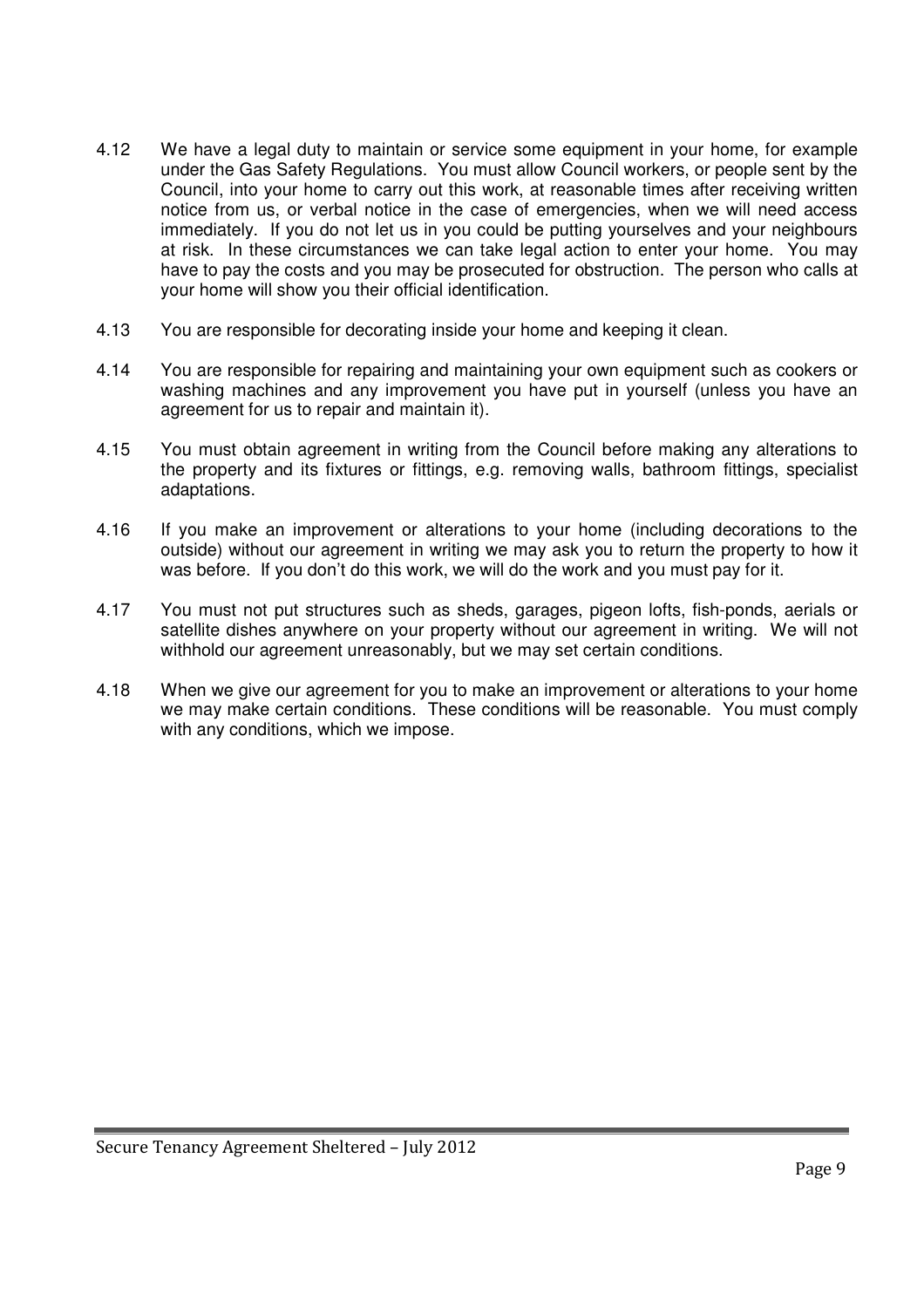# **Section 5 Living in Your Home**

## **Tenants' Rights**

- 5.1 You have the right to take in lodgers if this does not cause overcrowding. However, it is advisable for you to let us know first. You must inform the Council Tax and Housing Benefits departments, if applicable, of anyone moving into, or leaving your home.
- 5.2 You have the right to sub-let part of your home but, you must get our agreement in writing first. You do not have the right to sub-let the whole of your property. If you do sub-let all of it, your tenancy will no longer be secure. You are advised to contact the Housing Benefit department for advice.
- 5.3 When a tenant dies, there is a statutory right of succession for joint tenants and spouses and civil partners providing that there has been no previous succession. The Council will also allow a contractual right of succession for the tenant's parent, grandparent, child, grandchild, brother, sister, uncle, aunt, nephew or niece providing they have lived as a member of the tenant's household for the twelve months preceding the tenant's death and providing also that there has been no previous succession. If the successor does not need the type of accommodation they have succeeded to, then the Council may offer them an alternative and take legal action to bring their tenancy to an end. The rules for succession are complicated; if you are unsure of your rights you should ask for more detailed advice.

- 5.4 You must occupy the property as your principal or only home. If you expect to be absent for over two months, you must inform us and ensure the rent is paid.
- 5.5 You must not assign, sub-let or exchange your home, or any part of it without agreement in writing.
	- 5.5.1 If you write to us asking for our agreement to sub-let part of your home, we will:
		- Not unreasonably refuse your request;
		- Write and give you reasons for our decision; and
		- Explain that if you feel we have unreasonably refused your request you can appeal to the County Court.
	- 5.5.2 Other than a mutual exchange, we will only agree to an assignment of your tenancy if a Court grants an order relating to your home in the case of:
		- Divorce or relationship breakdown;
		- Nullity of marriage;
		- Judicial separation; or
		- If the Court makes an order relating to your home under schedule 1 paragraph 1 of the Children Act 1989, or any other future legislation that allows assignments.
- 5.6 You must not have more people living in your home than the maximum number allowed. The maximum number of people allowed to live in your home is shown on your tenancy agreement. If the overcrowding is as a result of the increase in the size of your family living with you, you should apply to us for a house transfer. We will try to get you a larger house.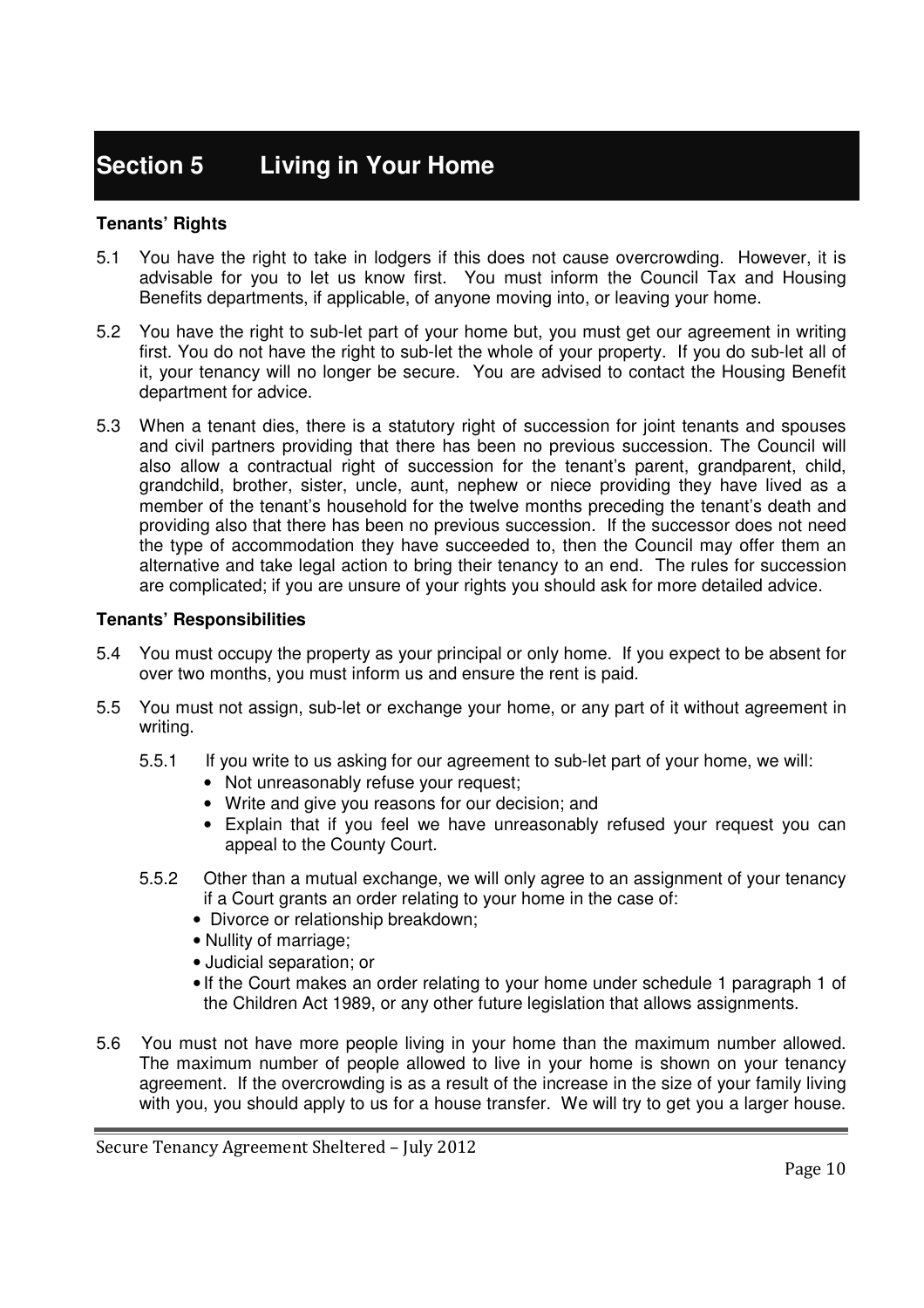In this circumstance only, we will not treat you as being in breach of this condition. However, if we offer you suitable alternative accommodation you must agree to take it unless there are good reasons for not taking it.

5.7 You must keep the inside of your home, and the whole of any garage or shed (if provided) in a reasonable decorative order, clean and free from health hazards and in a safe and reasonable condition. You are responsible for, and must remove, any deteriorating structure belonging to you (such as a garden shed or garage) from the property.

## **Council's Rights**

5.8 There are special circumstances when we have the legal right to take possession of your home:

#### **Each case will be looked at sympathetically and any special circumstances will be taken into account.**

- 5.8.1 We can move you if the property has special adaptations for (or is suitable for) a disabled or elderly person and there is no elderly or disabled person living there. But, we only do this in very exceptional cases – if the property is needed by another elderly or disabled person who has nowhere suitable to live. Even if it does happen, you will be offered another suitable home before you have to move out.
- 5.8.2 If you die, and the tenancy passes to a relative other than your husband or wife, and the home is larger than they need, we may offer them a more suitable home. If they refuse a reasonable offer we may take action through the Court to gain possession of the property.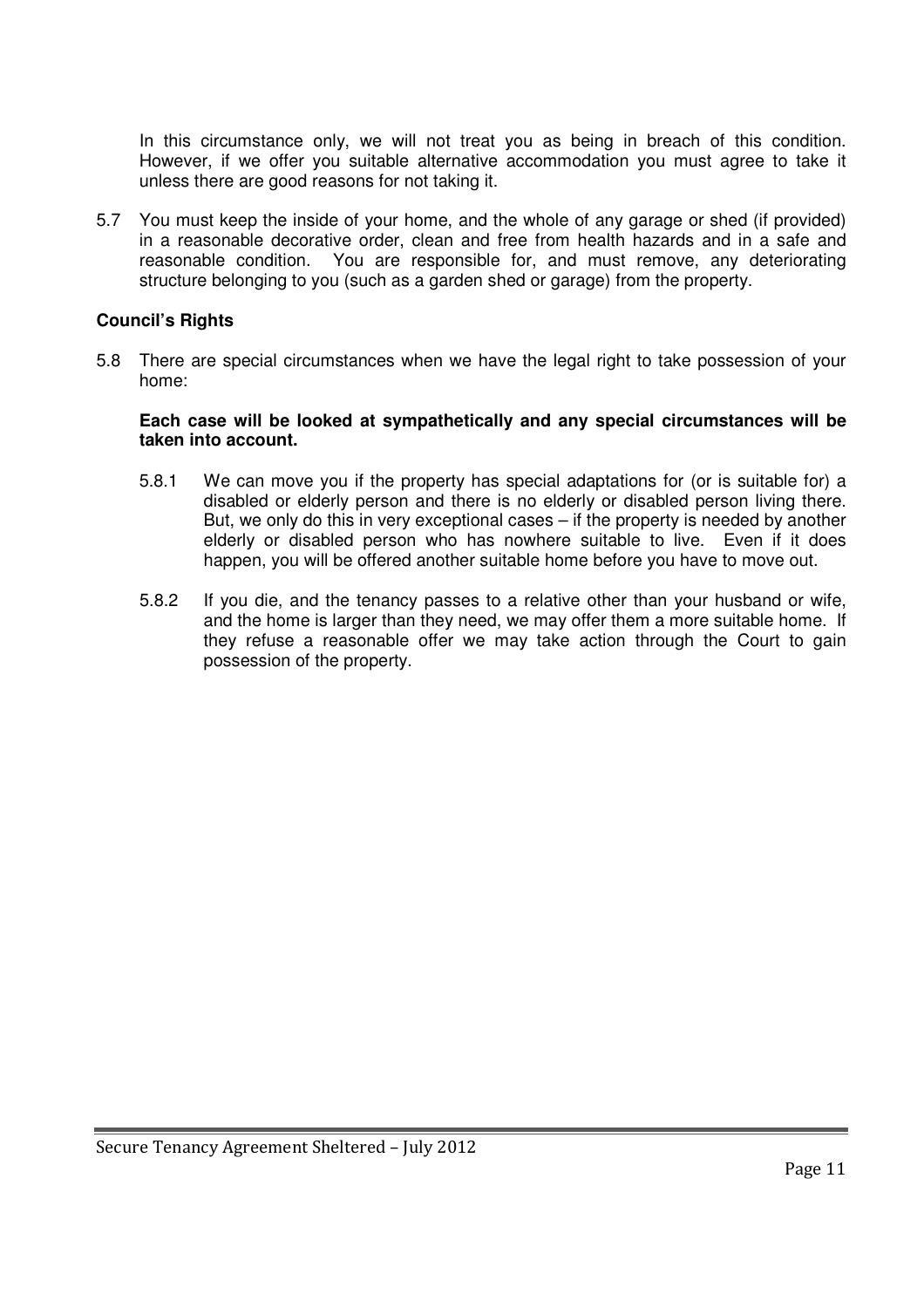# **Section 6 Responsibilities Towards the Community**

- 6.1 You are responsible for the behaviour of every person (including children) living in or visiting your home. You are responsible for them in your home, on surrounding land, in communal areas (stairs, landings, entrance halls, paving, shared gardens, parking areas) and in the neighbourhood and locality around your home.
- 6.2 You, and they, must not cause a nuisance, annoyance or disturbance to any other person in the locality. Examples of nuisance, annoyance or disturbance include (but are not limited to):
	- Loud noises (at any time of the day or night) this includes, but is not limited to, music, TV and DIY tools;
	- Arguing and door slamming;
	- Dog barking and fouling;
	- Offensive drunkenness:
	- Selling drugs or drug abuse;
	- Rubbish dumping; and
	- Playing ball games inconsiderately close to someone else's home.
- 6.3 You, and they, must not harass any other person. Harassment includes any action that causes alarm or distress to another person for whatever reason. This includes that person's race, colour or ethnic origin, nationality, gender, sexuality, disability, age, religion or other belief or other status. Examples of harassment include, but are not limited to:
	- Offensive behaviour or language;
	- Using or threatening to use violence;
	- Using abusive or insulting words or behaviour;
	- Damaging or threatening to damage other persons' home or possessions;
	- Writing threatening, abusive or insulting graffiti;
	- Doing anything that interferes with the peace, comfort or convenience of other people;
	- Doing anything which interferes with the lawful duties and actions of Council staff.
- 6.4 You, and they, and anyone acting on your, or their behalf, must not subject any Council employees, agents or representatives or the Council to any physical or verbal abuse in the course of carrying out the landlord's responsibilities. This includes acts which are likely to injure, intimidate, cause alarm or distress either in your home, on surrounding land, in communal areas (stairs, landings, entrance halls, paving, shared gardens, parking areas) in the neighbourhood and locality around your home or in any other Council property or Council building. This clause applies to all adults, as well as to children under 18 years.
- 6.5 You, and they, must not use your home or any shared area for any illegal or immoral activity. This includes, but is not limited to the following; selling drugs, alcohol or cigarettes, using or permitting the use of Controlled Drugs (as defined by the Misuse of Drugs Act 1971), handling stolen goods, prostitution, running a brothel, illegal betting and illegal gambling.

Secure Tenancy Agreement Sheltered – July 2012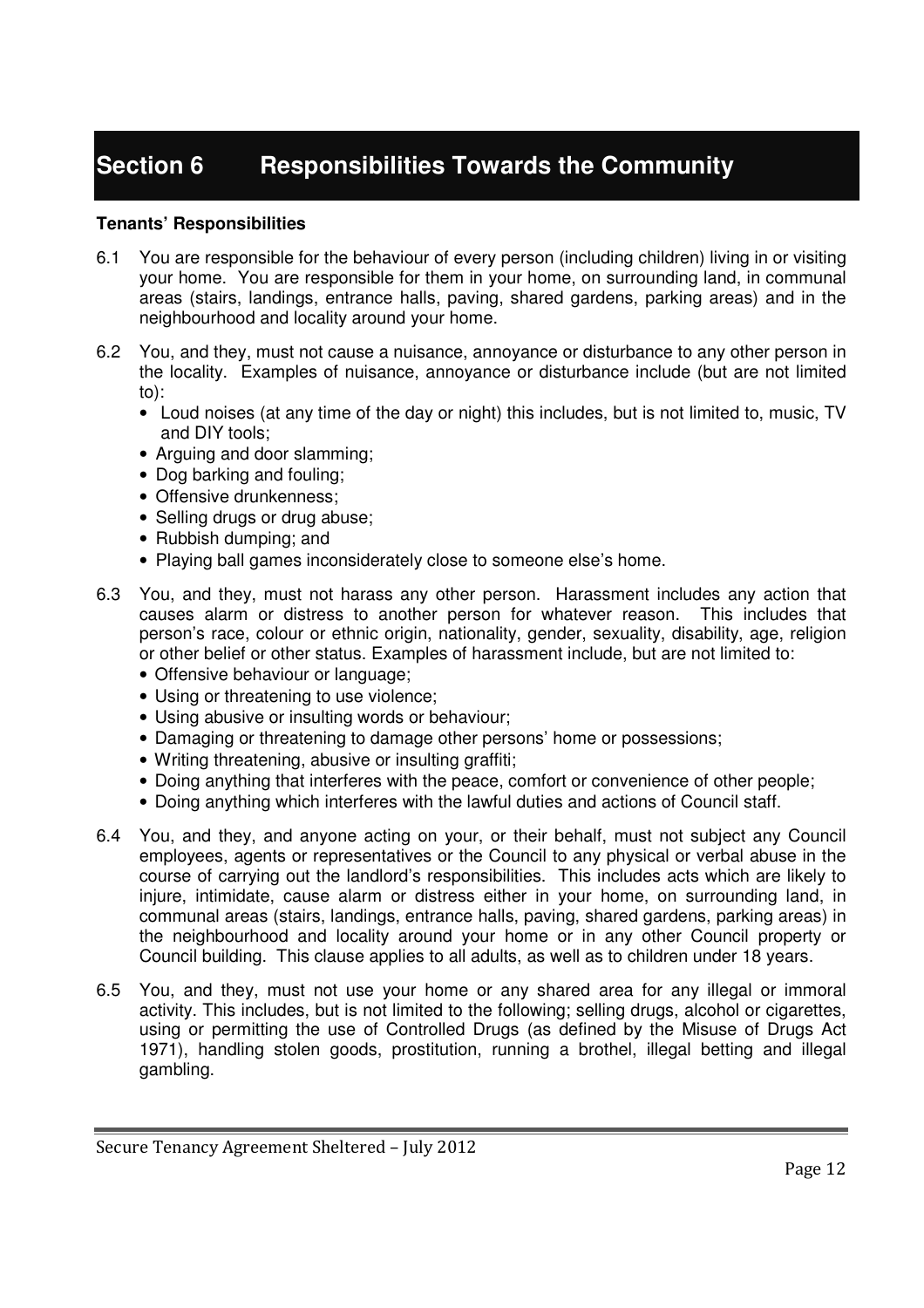- 6.6 You, and they, must not bring into the property or store in the property any type of firearm or firearm ammunition unless you have a permit and are complying with the terms of that permit. In addition, you, and they, must not use any air rifle, pistol, crossbow or other similar weapon within the property, (including the garden) or in the vicinity of the property.
- 6.7 You, and they, must not damage, deface, or put graffiti on Council property. You will have to pay for any repair or replacement. The costs may be charged on top of your rent.
- 6.8 You, and they, must not interfere with security and safety equipment in communal blocks doors must not be jammed open and strangers should not be let in without identification.
- 6.9 You must not inflict or threaten violence, including domestic violence, against any other person (they could be living with you or in another Council home). You must not harass or use mental, emotional or sexual abuse to make anyone who lives with you leave the home.

## 6.10 **Pets**

- 6.10.1 Some of the properties are unsuitable for keeping dogs and cats so you must not keep a dog or cat in these properties. If this applies to your home this will be indicated on the front of this Tenancy Agreement. Guide dogs and hearing dogs are excluded from the "No Dogs" clause.
- 6.10.2 In all other properties, our permission is not needed for keeping a reasonable number of fish, small rodents, reptiles, birds or similar, provided that they are kept safely and do not cause a nuisance to neighbours. You must first get our written permission before keeping any other pets or creatures and you will be asked to complete a Pet Agreement Form and you must comply with the RSPCA Footprint Standard, a copy of which is available on request.
- 6.10.3 No dangerous dogs are permitted to be kept in the Property. These are dogs which are recorded on the Dangerous Dogs Act 1991, as amended by Dangerous Dogs Amendment Act 1997, or by any future legislation. For example: Pit Bull Terriers, Japanese Tosa, Dogo Argentio, Dogo Brasileiro.
- 6.10.4 If you keep a dog, you must ensure that your garden is properly fenced and kept clean.
- 6.10.5 You must not mistreat or neglect any animal kept at the Property. You must not carry out any breeding activity at the Property.
- 6.10.6 You must not keep wild animals in the property without our consent, as defined in the Dangerous Wild Animals Act 1976 as amended in 1984, for example lizards and snakes.
- 6.11 You must co-operate with us and your neighbours to keep any communal areas, such as corridors, stairways and entrances, clean, tidy and clear of obstruction.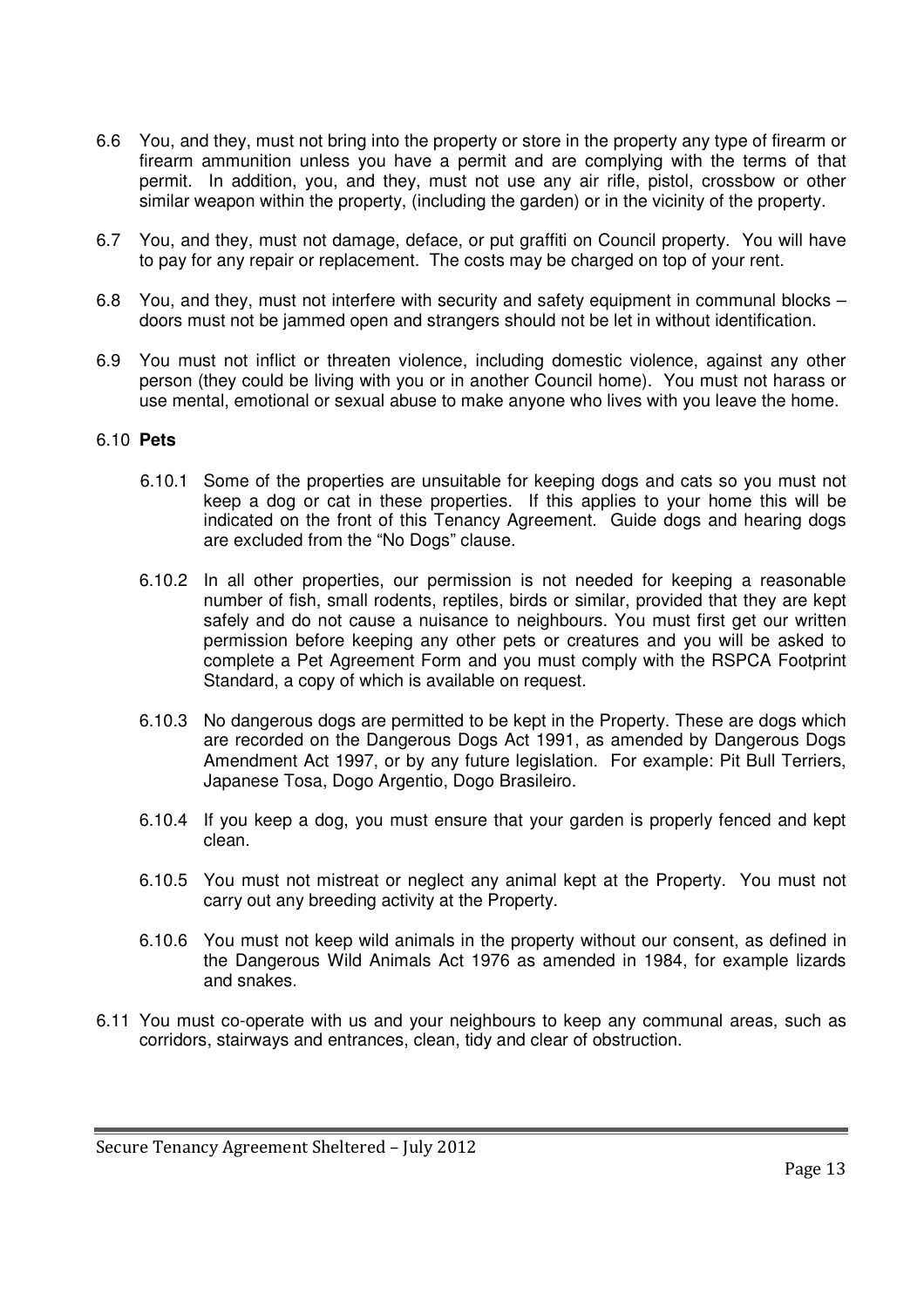- 6.12 You must not run a business from your home without our agreement in writing. We will not normally refuse permission unless the business would cause a nuisance or might damage the property. Planning Permission may also be required.
- 6.13 You must not park a vehicle anywhere on your property without our consent except on a "hard-standing" (a driveway or paved area intended for parking). You and your visitors must not park anywhere that would obstruct emergency services, or cause a nuisance, or on grass verges or footpaths. You must not store a vehicle anywhere on your property without our prior consent.
- 6.14 You must not drive over or allow anyone else to drive over any open plan or grassed area to gain access to the property and you must not take a vehicle onto the property unless a proper crossover has been provided and approved by the highways authority.
- 6.15 You must not repair a motor vehicle on the property, common parts, communal areas or land around the property, except for the routine maintenance of a motor vehicle regularly used by you or other resident of the property.
- 6.16 You must not park, or allow to be parked, an uninsured, illegal, untaxed or un-roadworthy vehicle on any land around your home, without our agreement in writing. This also includes vehicles for which you have made a SORN (Statutory Off-Road Notification). We will not unreasonably withhold our permission.
- 6.17 You must not park any caravans, boats or trailers, or any similar vehicle, on the land around your home unless you have previously obtained our agreement in writing.
- 6.18 You must keep your garden tidy by cutting the lawn, trimming the hedges and shrubs, and keeping the garden clear of rubbish, and you must carry out any trimming works to trees that we reasonably request. If the garden is overgrown – and there is no good reason why you can't clear it –we can clear it and charge you for the work. Reduced rates are available for a grass cutting service if the Council accepts that you are vulnerable by reason of age. health or disability. You must obtain permission in writing before planting any trees or hedges, including Lleylandi. We will not unreasonably withhold permission but may set some conditions.
- 6.19 You must not keep or use bottled gas, paraffin, petrol or any other dangerous material in your home, shed, garage or in communal areas unless it is stored and used safely to avoid the risk of leaks, fire or explosion. If you need to use and store oxygen cylinders because of a medical conditions, you must inform the Council and agree suitable storage arrangements. If you do not keep such material safely we can enter the property and remove it. You must pay for the costs of removal and any costs of disposal on demand.
- 6.20 We are responsible for the maintenance of any smoke detectors or carbon monoxide detectors that we have provided and are wired to the mains. You are responsible for cleaning these, regular testing and replacing batteries if needed. You are responsible for the maintenance of any additional detectors that have not been supplied and fitted by us.
- 6.21 If your home has solid floors or floor tiles and you damage these by fitting carpet grippers we will charge you when you leave.

Secure Tenancy Agreement Sheltered – July 2012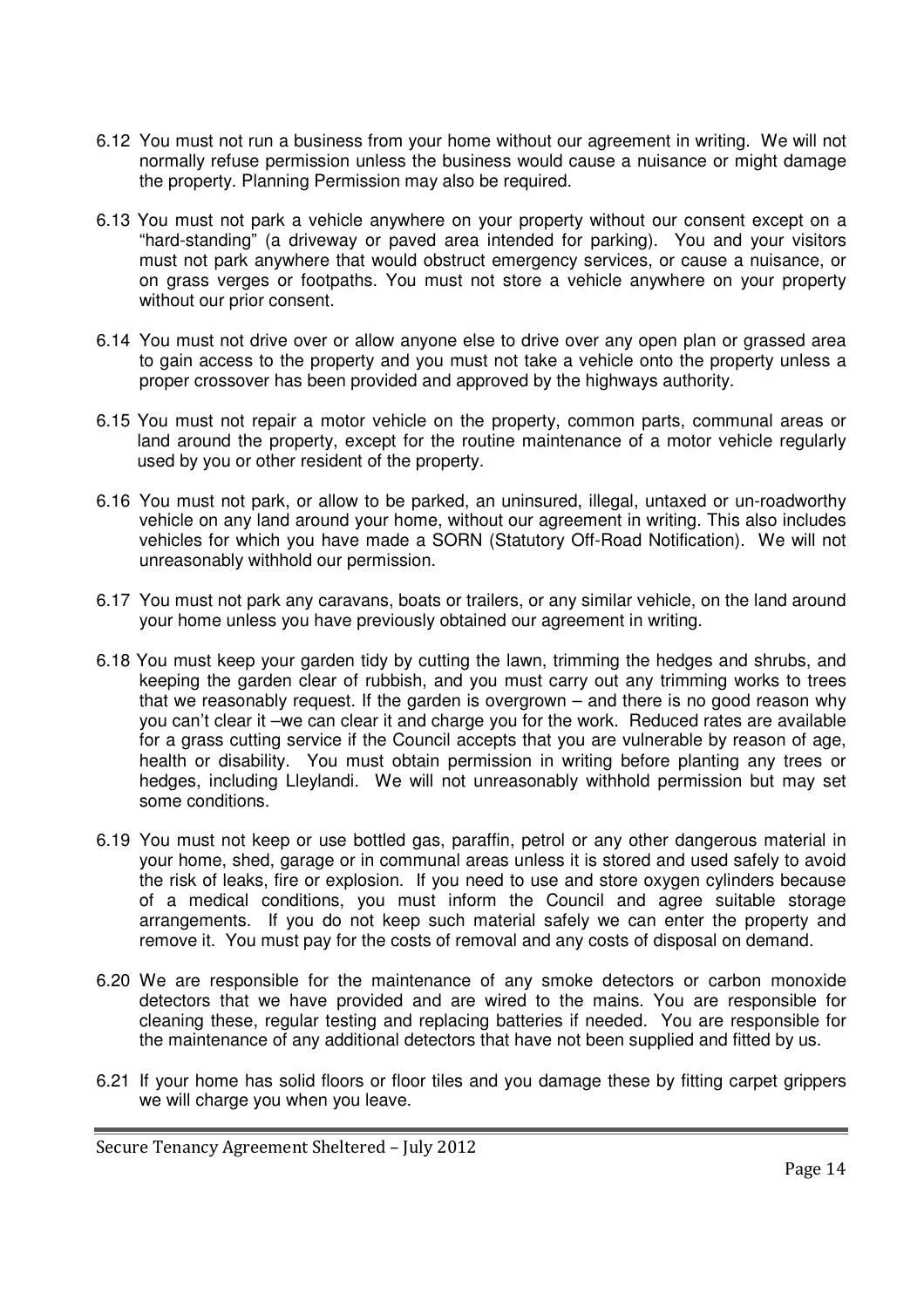# **Council's Responsibilities**

- 6.22 We must give you help and advice if you report nuisance or harassment. We will look into your complaint and decide what action to take.
- 6.23 We must do everything possible to ensure that you retain the quiet enjoyment of your property, by enforcing these tenancy conditions.
- 6.24 We will answer any request that you make for our agreement within a reasonable time, and if we refuse your request we will set out our reasons for doing so.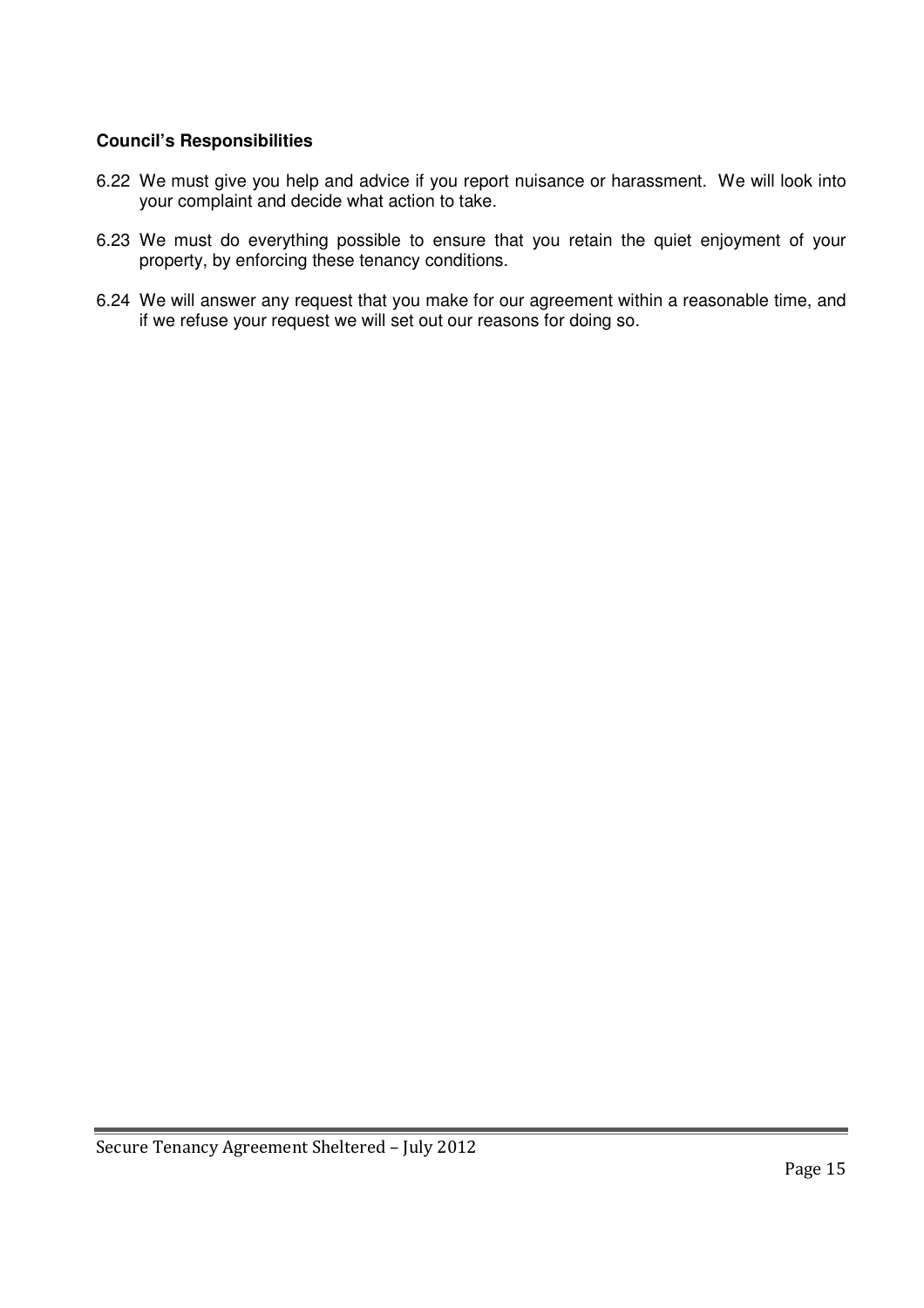# **Section 7 Ending your Tenancy**

- 7.1 You must give us at least four weeks' written notice if you wish to end your tenancy and leave your home. If you are joint tenants, one joint tenant can end the tenancy for all joint tenants by giving us four weeks' written notice. This four week notice period must end on a Sunday. You do not have to use an official form, but a letter must contain:
	- Your name;
	- Your address;
	- Your signature, which must be dated;
	- The name, address and signature of a witness, who must also date their signature (the witness cannot be a relative);
	- The date you want the tenancy to end; and
	- The address you will be moving to.
- 7.2 You must leave the property clean, cleared, secure and ready for the next tenant. You must leave all electric fires, alarms and personal alarm pendants that are provided by the Council in the property where you vacate. If you fail to do this we may charge you when you leave. The costs that we charge will be reasonable.
- 7.3 You must not leave any of your belongings behind we can dispose of them after we have given you written notice, or if after taking reasonable steps to do so, we cannot find you. You may be charged the costs of disposal.
- 7.4 You must pay for the repair or replacement of any items if the damage had been caused deliberately (or by neglect) by you, your family, or your visitors.
- 7.5 You must pay your rent up to date before you leave your home.
- 7.6 You must return all your keys to the Housing Office by noon on the Monday your tenancy ends. We will charge you any costs that we have to pay out as a result of you failing to return your keys. The costs that we charge you will be reasonable.
- 7.7 You must leave us a forwarding address, and inform us of the names of the utilities companies who supply your home.
- 7.8 You must not leave anybody else living in your home when you move out, unless we have agreed in writing to assignment or exchange of your tenancy.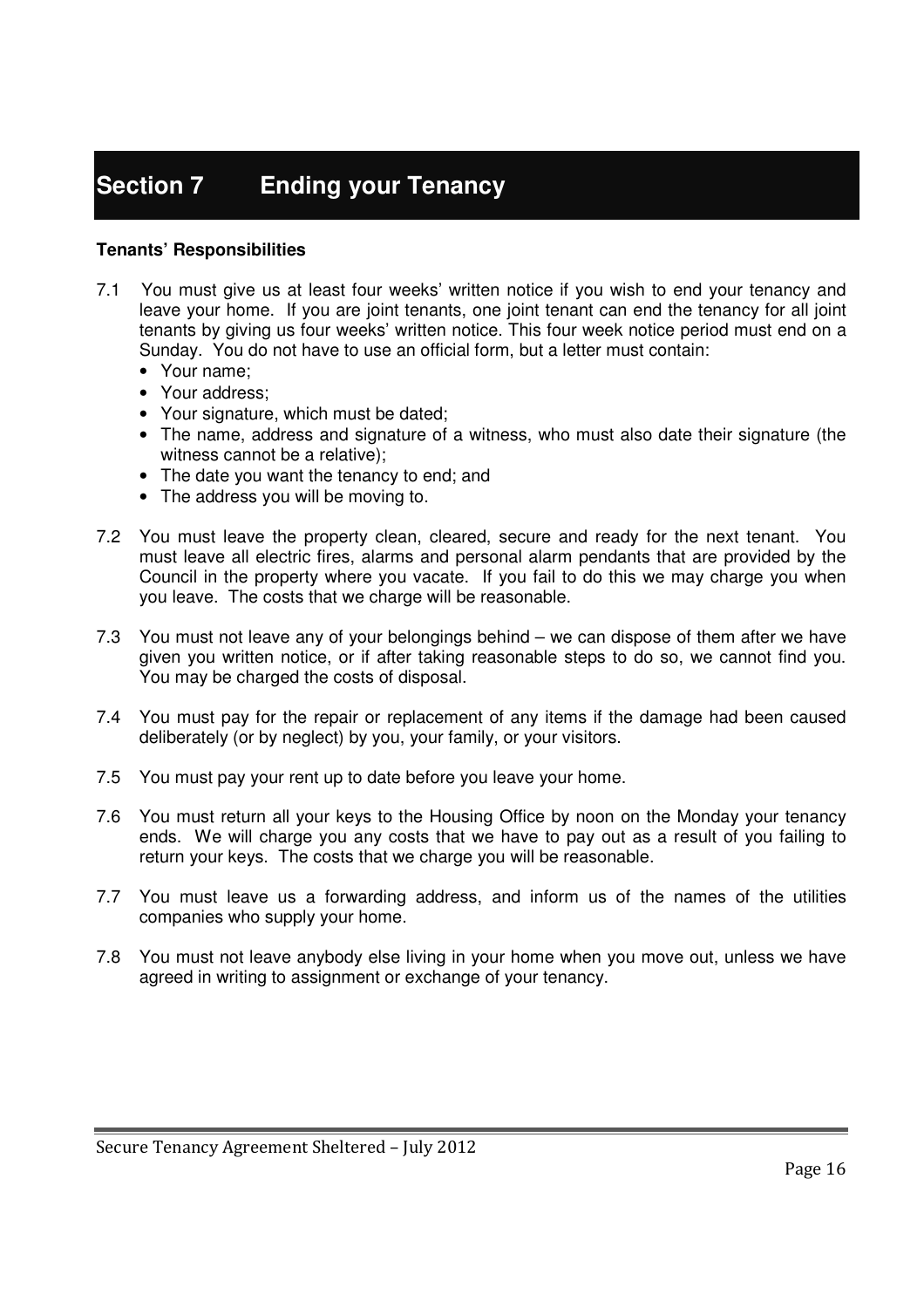- 7.9 The following circumstances may prevent you from being offered another Council home in the future:
	- You have been evicted;
	- You have abandoned your home;
	- You still owe rent or a housing related debt;
	- You left the home in poor condition and have not paid for repair or replacement; or
	- You have caused a nuisance to your neighbours.

## **Council's Responsibilities**

7.10 We may seek to end your tenancy by giving you a minimum of four weeks' written notice. This notice will end on a Sunday. We cannot force you to leave your home unless we obtain an Order from the County Court.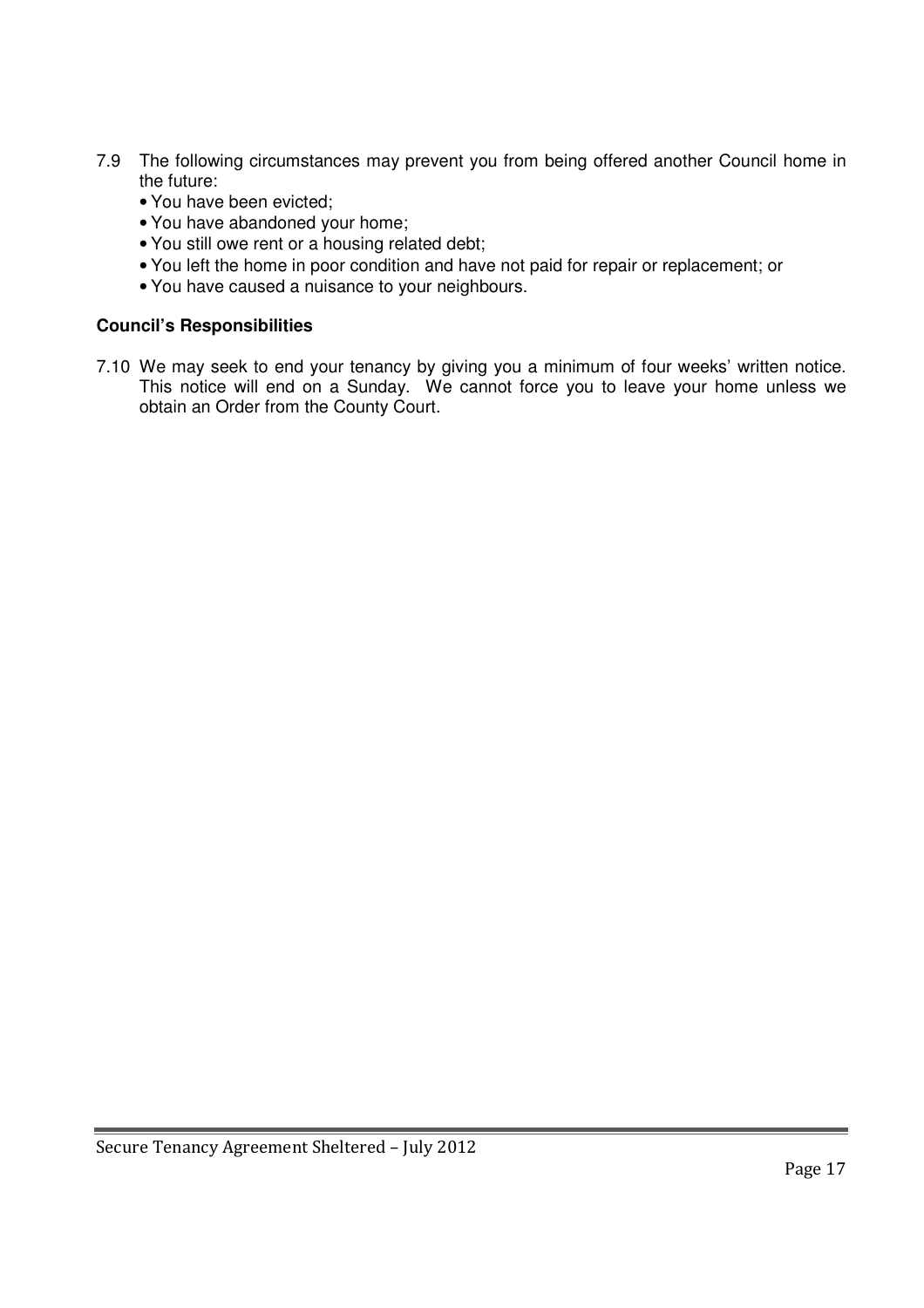# **Section 8 Your Rights and Responsibilities**

- 8.1 Your legal rights and responsibilities as a tenant are set out in the Housing Act 1985 and the Landlord and Tenant Act 1985 as amended by the Housing Act 1996 and any other relevant legislation. You can see copies of these documents at the Sleaford Offices.
- 8.2 This tenancy agreement makes you a secure tenant as defined in Part IV of the Housing Act 1985. The Council may only repossess your home by obtaining an order from the County Court.
- 8.3 Before any legal action is taken we will inform you of our intention to take legal proceedings and why. While your tenancy remains secure, you will give the opportunity to either put right the breach of your tenancy agreement or to make representations to us.
- 8.4 We may alter or add to these tenancy conditions by agreement or by the service of a Notice of Variation. Before any changes take effect we will explain why we want to make the changes, and will listen to tenants' comments.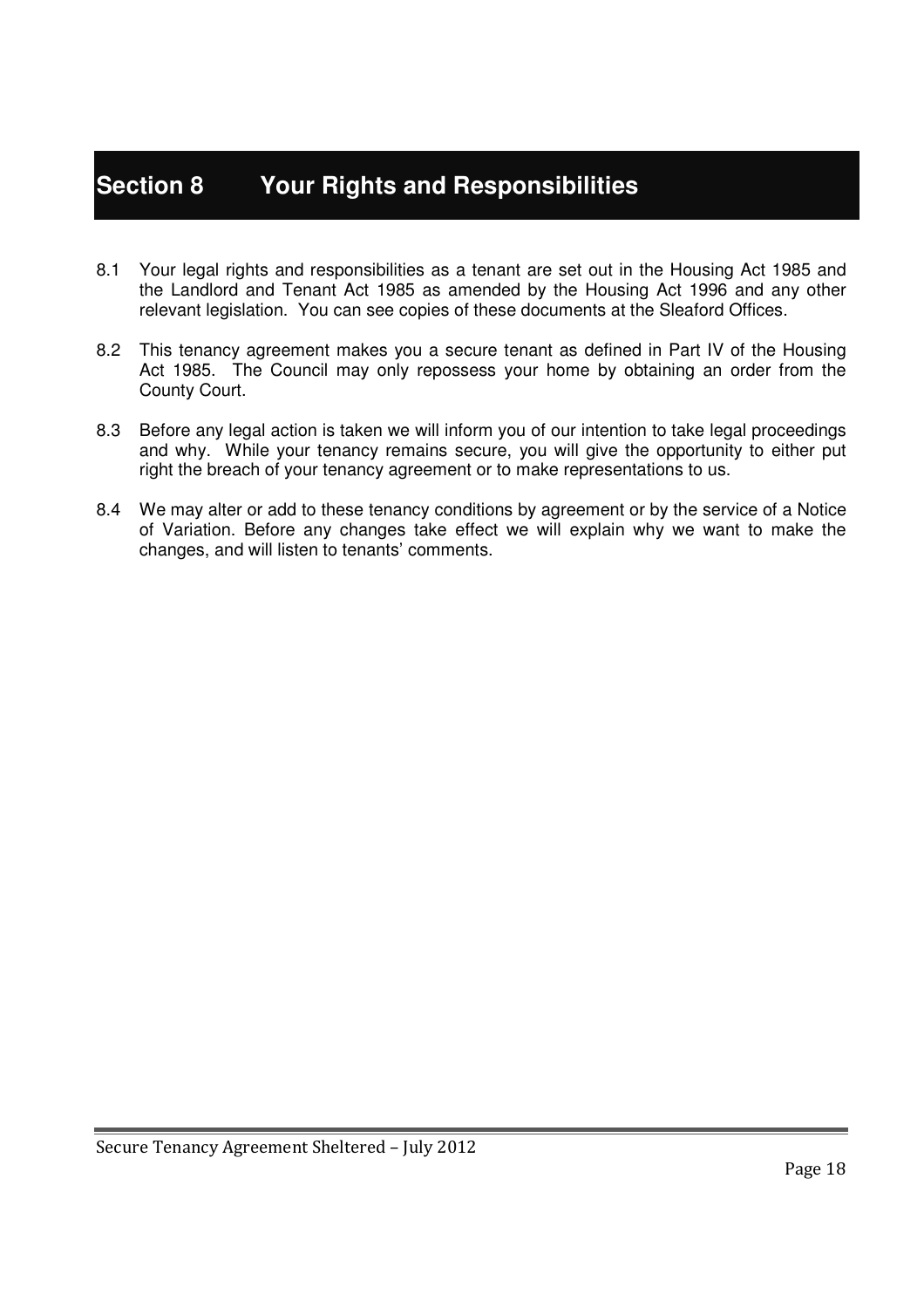# **Section 9 Letters and Notices**

9.1 The Landlord, North Kesteven District Council, hereby gives notice pursuant to Section 48 of the Landlord and Tenant Act 1987, that:

 North Kesteven District Council Housing and Property Services Kesteven Street Sleaford Lincolnshire NG34 7EF

is the address at which Notice (including Notices in Proceedings) may be served.

- 9.2 Any letters and notices, including Notices of Seeking Possession and Notices to Quit shall be deemed to be properly served if left at the property or sent to the property by ordinary pre-paid post unless you have notified us of a change of address in which case letters and notices shall be deemed to be properly served if left at your new address or sent to that address by ordinary pre-paid post.
- 9.3 We will be entitled to assume that you have received all letters and notices within 72 hours if we posted them, or within 24 hours if we delivered them by hand.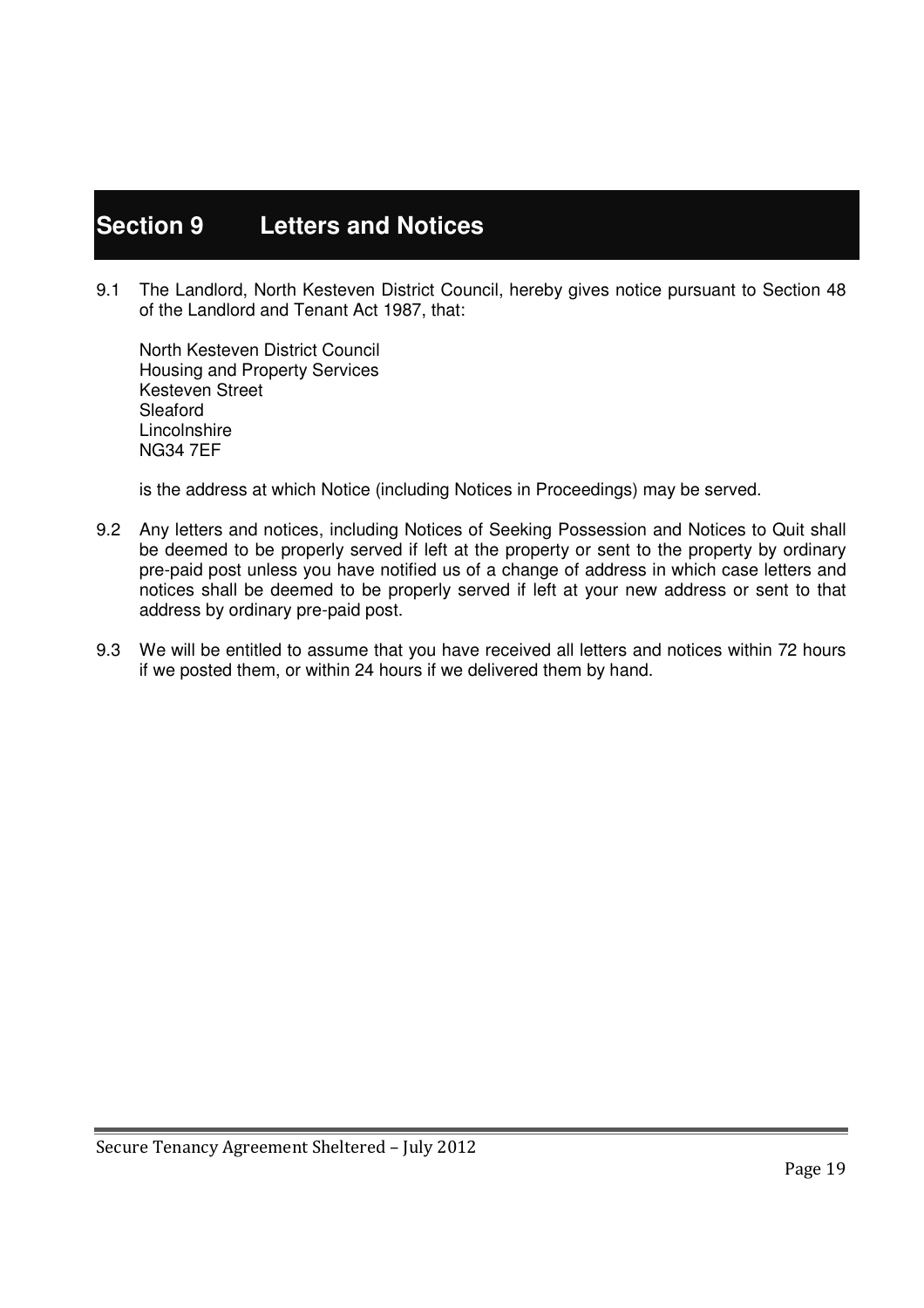# **Section 10 Information and Consultation**

- 10.1 You are entitled, under the Data Protection Act 1998, to inspect personal information held on you on file in the Housing Department. We will provide photocopies of this information on request. We may make a charge of up to £10 for this. We will provide you with a copy of any such information we hold within forty days of your request in writing and payment of the fee. You may have other rights under that Act in relation to your personal data, which we will honour. Further information can be obtained from the Council's Data Protection Officer. You are entitled to check information you have provided in connection with your housing application free of charge.
- 10.2 On request, we will provide you with free information on:
	- The terms of your tenancy;
	- Grounds by which we can seek to evict you from your home;
	- Our policy about setting rent and service charges;
	- Our complaints procedure;
	- Our policy and rules about;
		- Applying to the housing lists;
		- Allocations;
		- Transfers of tenancies;
		- Exchanges of houses between tenants, including where one party in the exchange is the tenant of another social landlord;
		- Repairs and maintenance;
		- The right to buy your house;
		- The likely consequences for you if you decide to buy your house;
		- Our tenant participation strategy; and
		- Our arrangements for taking decisions about housing management and services
- 10.3 We will consult you about making a change in:
	- Policies regarding housing management, repairs and maintenance, if the proposals is likely to significantly affect you;
	- Proposals for changes in rent and service charges;
	- Proposals for the sale or transfer of your house to another landlord:
	- Decisions about the information to be provided relating to our standards of housing management and performance;
	- Performance standards or targets in relation to housing management repairs and maintenance; and
	- Our tenant participation strategy.
- 10.4 We will take into account any views that you have before making a final decision. Any consultation with you will include giving you comprehensive information in an accessible form and reasonable time to express views.